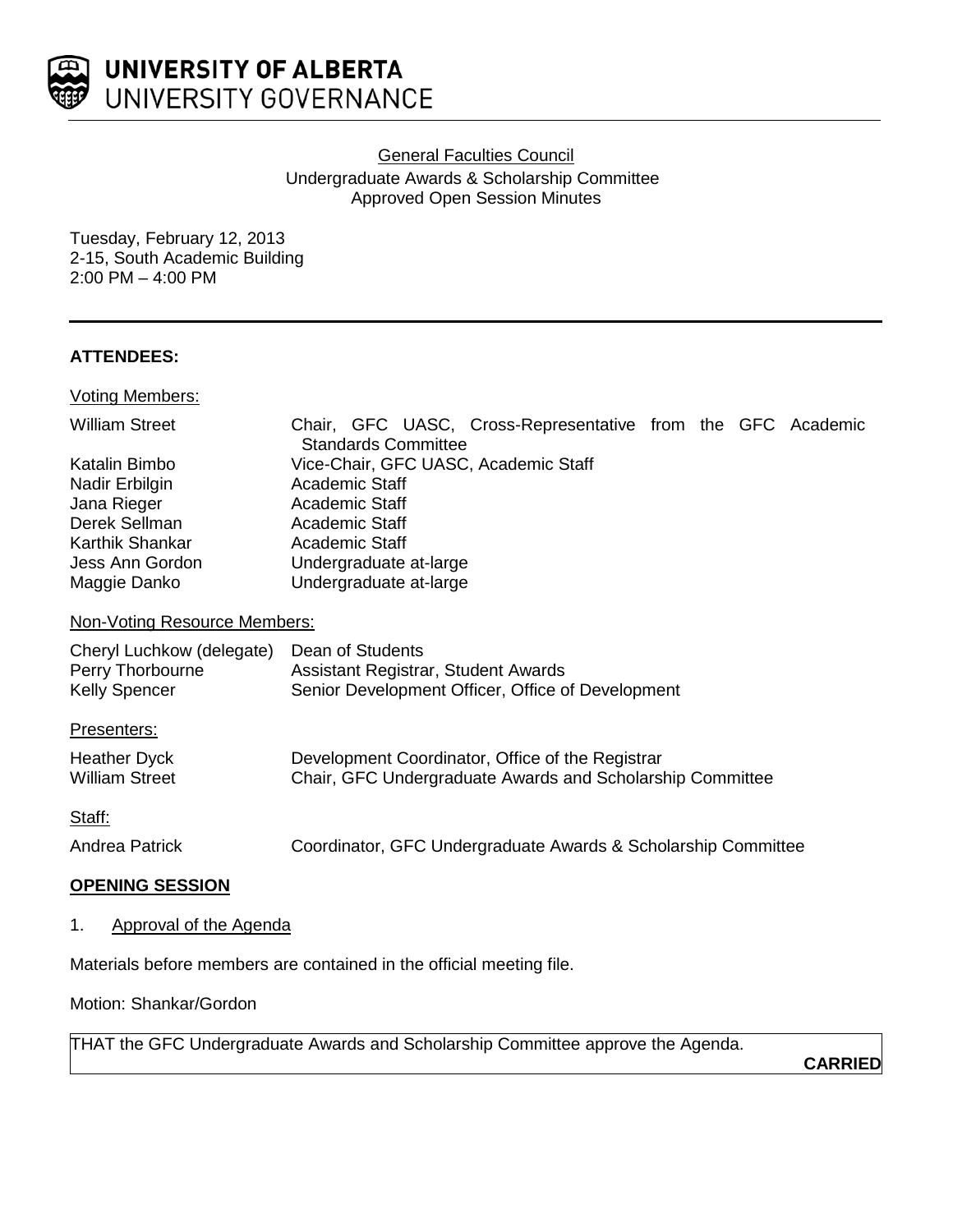## 2. Approval of the Open Session Minutes of January 15, 2013

Materials before members are contained in the official meeting file.

Motion: Bimbo/Erbilgin

THAT the GFC Undergraduate Awards and Scholarship Committee approve the Minutes of January 15, 2013.

**CARRIED**

### 3. Comments from the Chair

Dr Street commented on a number of items of relevance to members.

# **ACTION ITEMS**

4. New Undergraduate Student Awards and Scholarships for Approval (February 12, 2013)

Materials before members are contained in the official meeting file.

*Presenter:* Heather Dyck, Development Coordinator, Office of the Registrar

*Purpose of the Proposal:* To approve new undergraduate student awards and scholarships.

New Undergraduate Awards and Scholarships for Approval (February 12, 2013):

1. Bourse de Rédaction Créative en Français de Canadian Authors Association / Canadian Authors Association French Creative Writing Prize

2. Parasynchuk Family Golden Bears Football Award

3. Parasynchuk Family Golden Bears Football Scholarship

- 4. Supreet Daphne Sohi Memorial Scholarship for Excellence in Science
- 5. Art MacNichol Scholarship in Business Excellence
- 6. Microserve Scholarship in Management Information Systems

7. Fonds Boursier Colette Arnal pour la Promotion des Valeurs Canadiennes / Colette Arnal Prize for the Promotion of Canadian Values

- 8. Project Hero Award
- 9. Memorial Ribbon Award

*Discussion:*

Members engaged in discussion with regard to Items 1, 4, 5, 6, 7, 8, and 9.

Item 1: Members sought clarity about the language used within the Conditions of the award.

- Item 4: Ms Dyck noted an amendment within the "Funded By" section of the award.
- Item 5: A member enquired about the wording within the Conditions of the award.
- Item 6: Members discussed the title of the award, as well as the application process.
- Item 7: After extensive discussion, Ms Dyck removed this award from consideration, pending clarification.
- Item 8: Members discussed the wording of the Conditions and made suggestions for amendments.
- Item 9: Members discussed the wording of the Conditions and made suggestions for amendments.

Motion: Bimbo/Erbilgin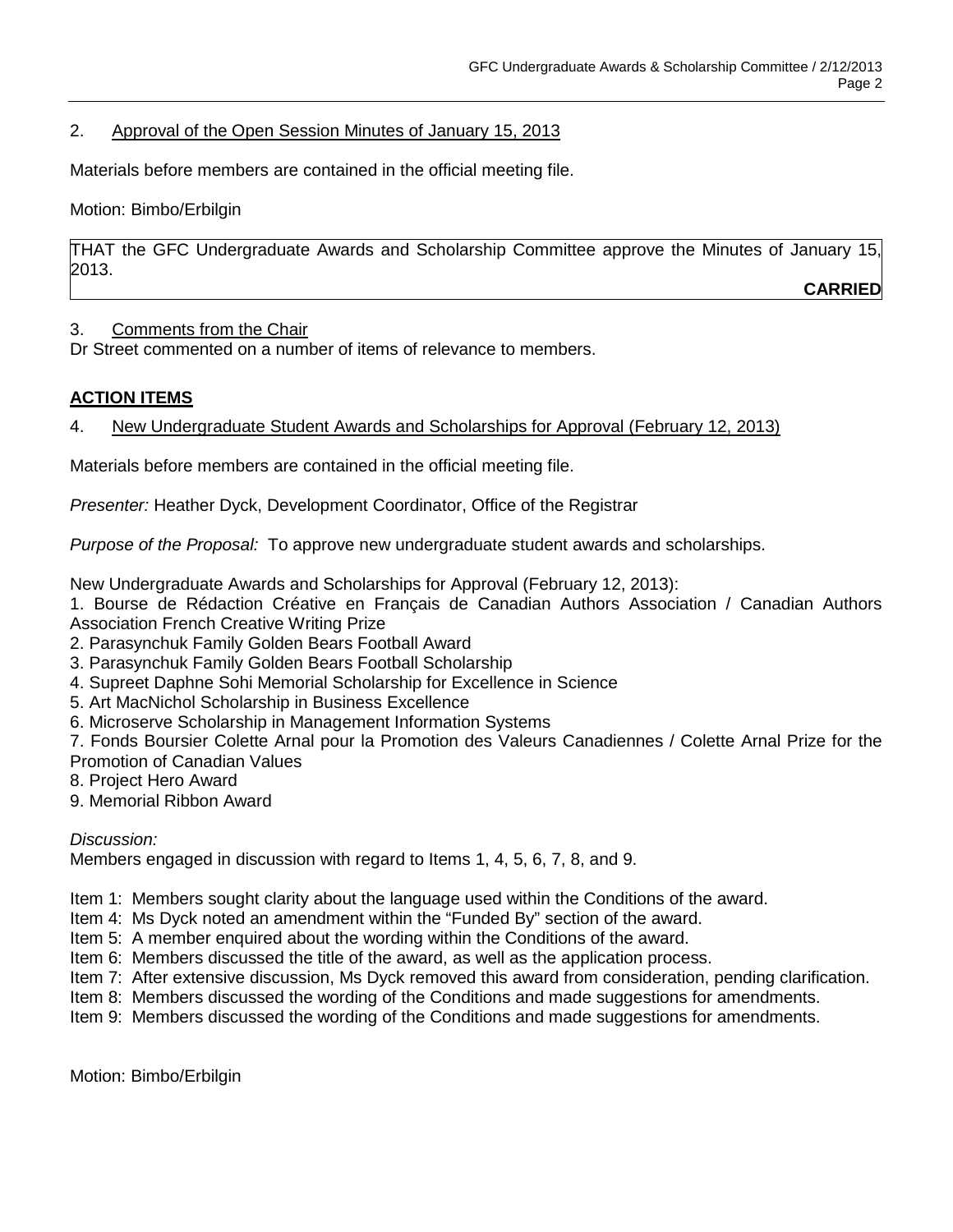THAT the GFC Undergraduate Awards and Scholarship Committee approve, under delegated authority from General Faculties Council, new undergraduate student awards and scholarships, as submitted by the Student Awards Office and as set forth in Attachment 2, to be effective immediately.

#### **CARRIED**

5. Amendments to Existing Undergraduate Student Awards and Scholarships for Approval (February 12, 2013)

Materials before members are contained in the official meeting file.

*Presenter:* Heather Dyck, Development Coordinator, Office of the Registrar

*Purpose of the Proposal:* To approve proposed amendments to existing undergraduate student awards and scholarships.

Amendments to Existing Undergraduate Student Awards and Scholarships for Approval (February 12, 2013)

- 1. Bill Swift Memorial Scholarship
- 2. Carol Mallett Scholarship
- 3. Fonds en Education Émile et Lucille Mandin / Émile and Lucille Mandin Award in Education

#### *Discussion:*

Members engaged in discussion with regard to Items 2 and 3.

Item 2: Members suggested a minor revision to the wording of the Conditions.

Item 3: Members enquired about various details within the Conditions of the award, and suggested minor revisions to the wording of the award.

#### Motion: Bimbo/Sellman

THAT the GFC Undergraduate Awards and Scholarship Committee approve, under delegated authority from General Faculties Council, proposed amendments to existing undergraduate student awards and scholarships, as submitted by the Student Awards Office and as set forth in Attachment 2, to be effective immediately.

**CARRIED**

#### **DISCUSSION ITEMS**

#### 6. Question Period

Members engaged in discussion regarding potential situations where students might encounter eligibility difficulties for certain awards and bursaries due to various factors.

#### **INFORMATION REPORTS**

#### 7. Items Approved by the GFC Undergraduate Awards and Scholarship Committee by E-mail Ballots

There were no items.